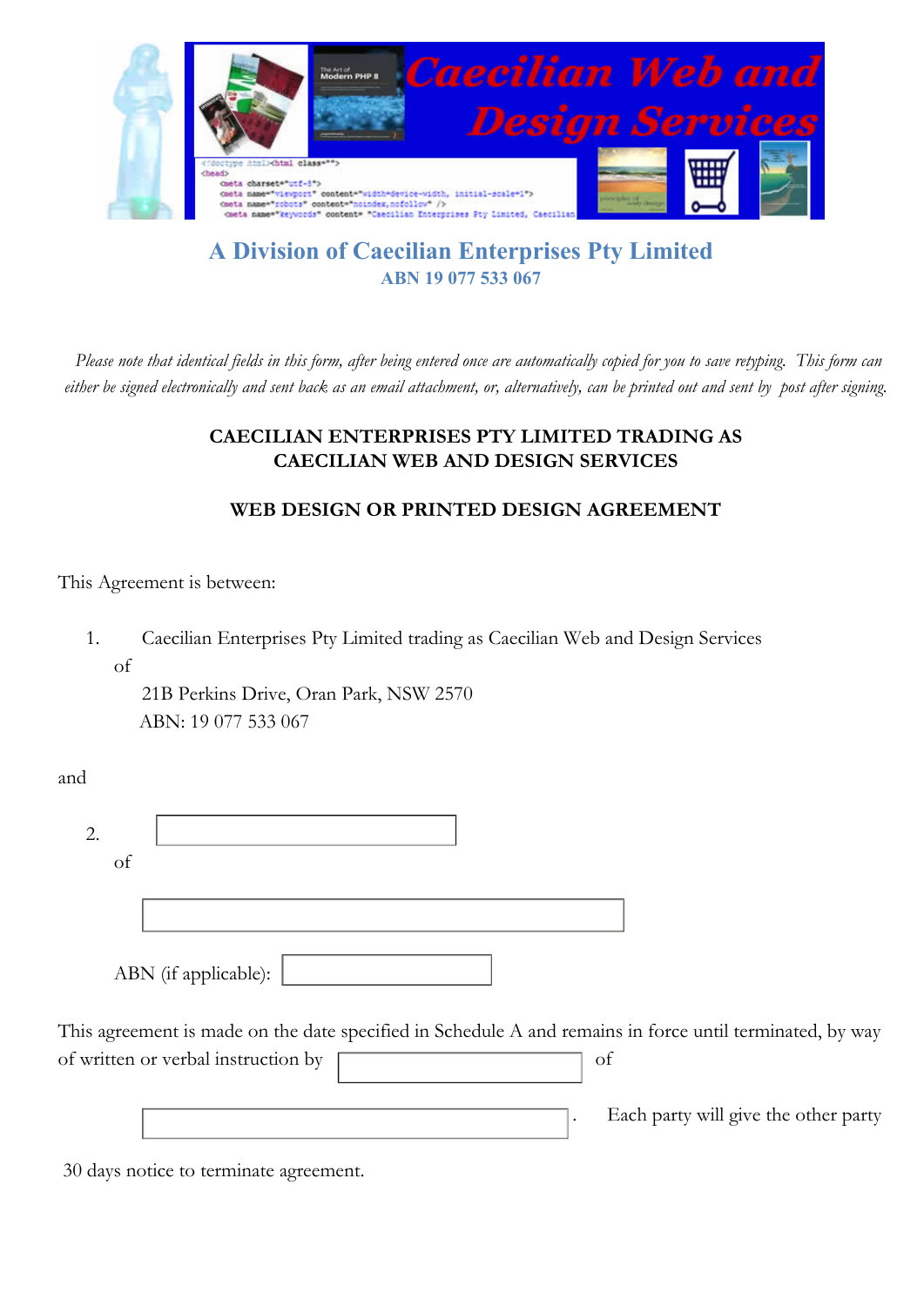Caecilian Enterprises Pty Limited agrees to provide Web Design or Print Design Services as specified below to commencing on with an estimated completion date of The work to be undertaken is described as below:  $\overline{\phantom{a}}$  $\overline{\phantom{a}}$  $\overline{\phantom{a}}$ The rate of payment will be  $\qquad \qquad$  per hour plus Australian Goods and Services Tax (GST), for Australian residents, otherwise no additional charge for non-Australian residents. The services will be invoiced on completion, or where the estimated cost of the work is expected to exceed \$500.00 **and** the expected timeframe for completion is estimated at more than two weeks, then a weekly instalment option is available with weekly invoices produced on  $\begin{array}{|l|}\n\hline\n\end{array}$  Monday  $\begin{array}{|l|}\n\hline\n\end{array}$  (or the next business day, where  $\begin{array}{|l|}\n\hline\n\end{array}$  Monday  $\begin{array}{|l|}\n\hline\n\end{array}$  is a public holiday).

Our terms are 7 days from date of invoice.

## **Copyright**

The material updated by the customer will remain the property and copyright of the customer, however all the styles and templates remain the property and copyright of Caecilian Enterprises Pty Limited.

## **Right to Use Materials Provided for Website Design**

The customer guarantees to Caecilian Enterprises Pty Limited that any material provided for web design use shall be on the understanding that the customer has approved consent for the use of such materials and shall hold Caecilian Enterprises Pty Limited harmless in the event of any dispute involving the use of such materials.